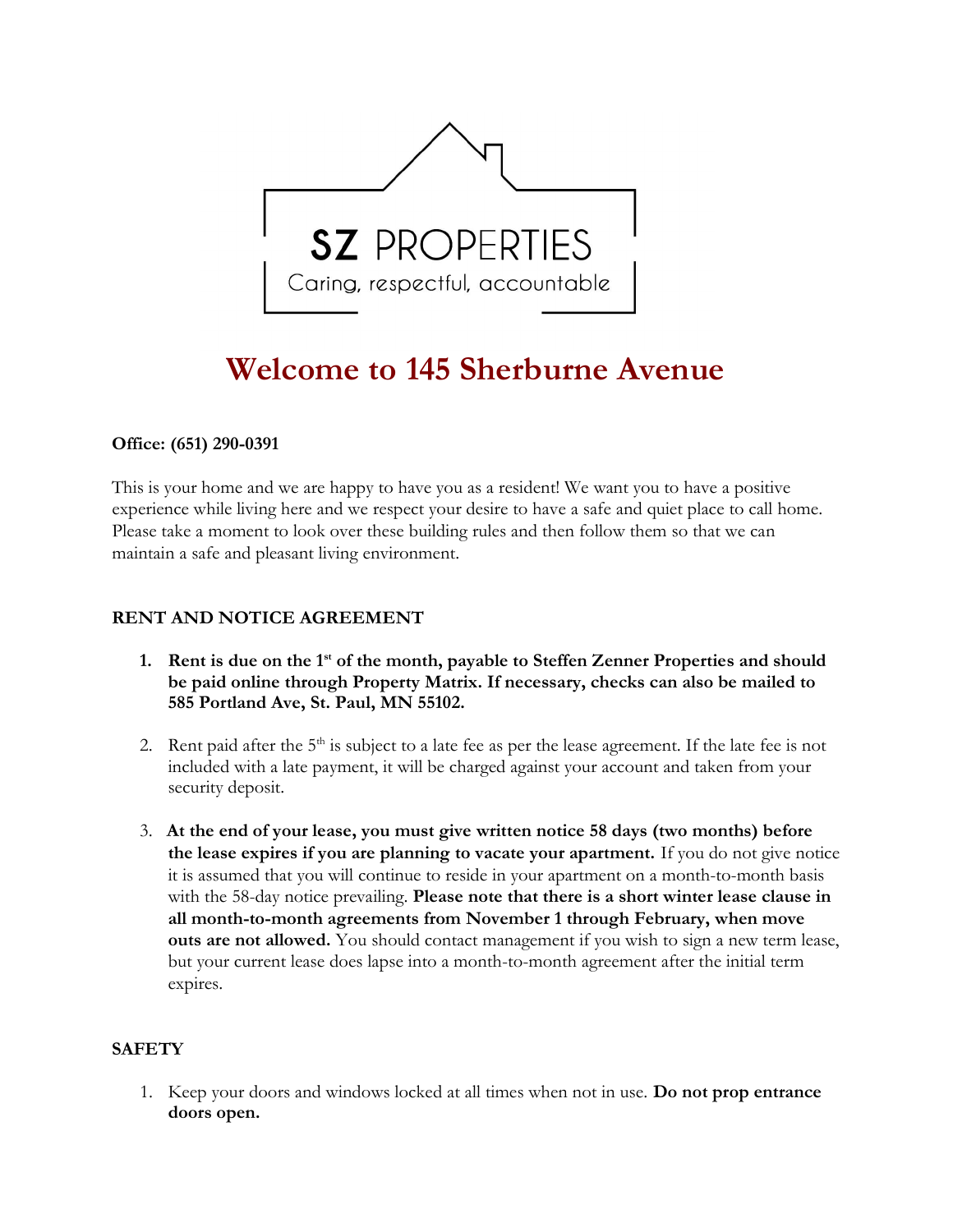- 2. Get to know your neighbors! If you see anything suspicious, call the office and/or the St. Paul Police. Please keep us informed of car thefts, break-ins, etc.
- 3. If you smell smoke or see fire, leave the building immediately and call the Fire Department at 911.
- 4. The CO/smoke detector in your apartment is battery operated and is located on the ceiling in the dining room. You should never tamper with your smoke detector as it is against the law. You should test the smoke detector at least once a month by pressing the test button to make certain that it sounds the alarm. If it does not work properly, report the problem at once to your building manager or the office. You are expected to be able to replace the battery to the detector when it starts to emit a short beep as this is a signal that the battery is failing. If you have any trouble with the detector or cannot change the battery, contact your building manager or the office.
- 5. Fire extinguishers are located on each level in the common hallways.

## GENERAL RULES

- 1. Quiet hours are especially after 9:00 PM and before 9:00 AM. All residents deserve peace and quiet at all hours of the day and night, so please get to know your neighbors and be mindful to not offend anyone.
- 2. Keep windows closed when it rains and storm windows closed in winter. Air conditioners must be removed from windows by October 1. Contact your building manager or the office if storms/screens are missing or broken.
- 3. Use small nails or screws when hanging objects on the walls. Please refrain from using tape or sticky substances to hang objects.
- 4. No items should be stored or left in entryways, hallways or the open basement areas.
- 5. Please report burned out light bulbs in common areas to the building manager or office.
- 6. Please report any clean up necessary in common areas or laundry rooms to your building manager or the office. Keep in mind that hallways are cleaned once or twice weekly and checked daily for the most part. If you make a mess, clean it up yourself. Please don't leave trash or junk mail in the hallways. Pick up your newspaper everyday if you are receiving one; unclaimed newspapers are discarded the next day.
- 7. In general, you must keep your apartment clean and in safe condition.
- 8. Keep in mind that your apartment has been freshly painted. Walls in the kitchen and bathroom are washable. If you would like to repaint your apartment, contact the office before doing so. Charges may be assessed to you for returning the apartment to its original colors upon vacating the apartment.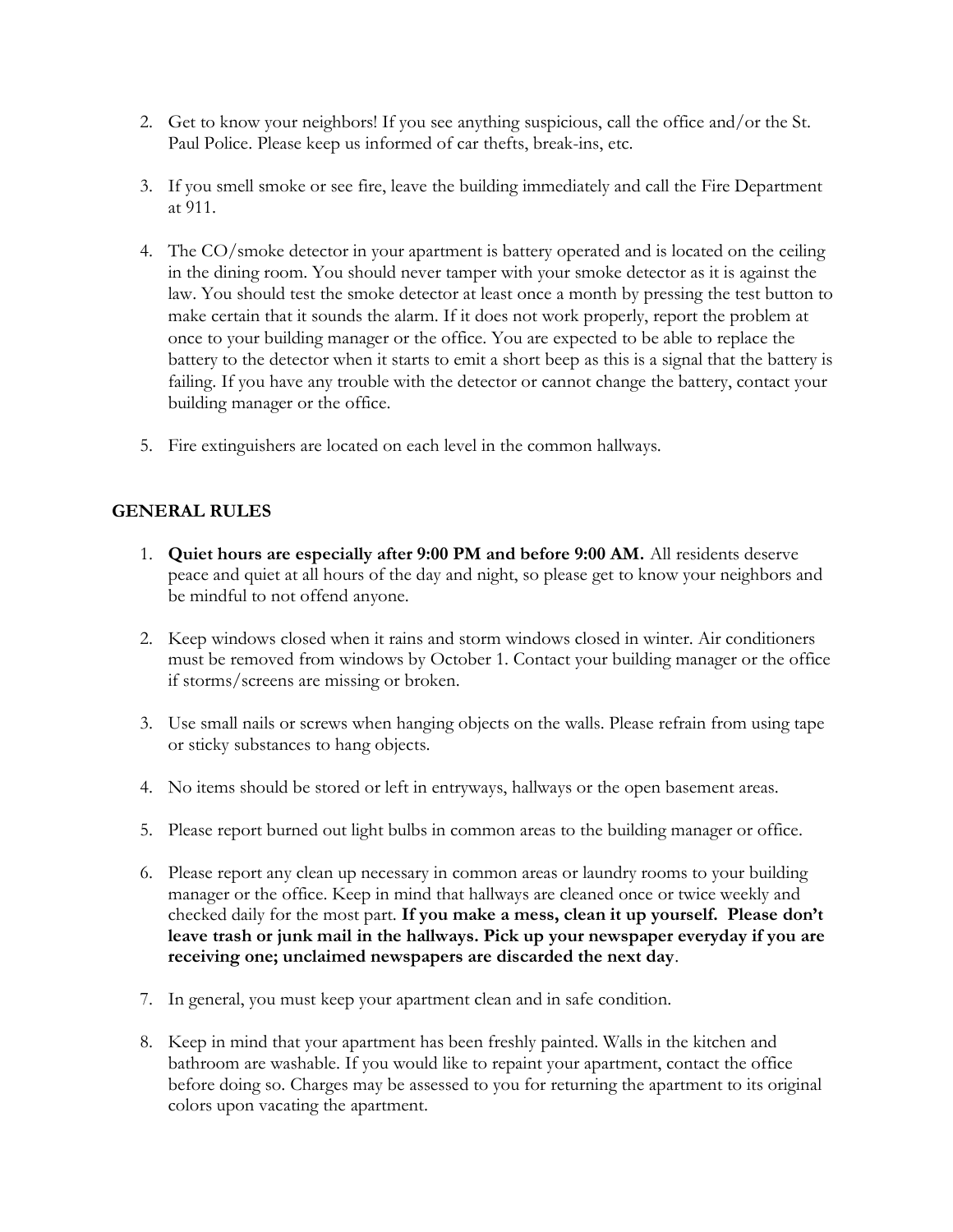- 9. We are a smoke-free building and residents must go outside TO THE BACK OF THE BUILDING at least 20 feet from the building to smoke any tobacco products: smoking is not allowed in any apartments or common areas of the building. Please dispose of cigarette butts outside properly in the cigarette butt container provided; do not throw cigarette butts on the ground.
- 10. Pets are allowed on a lease to lease basis only. If your lease does not allow pets, you must get written permission from the management before you get a pet in your apartment or you will lose your security deposit.
- 11. We do not allow satellite dishes at any properties. Please use Comcast as your cable provider and contact the office with any installation questions.

# **GUESTS**

- 1. You are responsible for your guests' behavior in and around the building.
- 2. Your lease specifies who can live in your apartment. Extra people may be charged \$45 each per month. Any guest that stays longer than 2 weeks is subject to this charge unless prior arrangements have been made with management.

## PARKING

- 1. Street parking is available on Sherburne and you may park in the lot if spots are available and the business owner is allowing residents to do so.
- 2. Follow the rules and notices to facilitate snow removal in winter if you are parked in a lot.
- 3. If you choose to park on the street, please pay attention to the snow emergency regulations. You can call 651-266-7569 or visit www.stpaul.gov/snow for the latest snow emergency announcements. On the City of St. Paul's website, you can also find out how to be automatically notified of snow emergencies via text, email or their phone app.

# TRASH & RECYCLING

- 1. Recycling is mandatory in the building to reduce waste in the dumpsters and landfills. Steffen Zenner Properties encourages a zero-waste philosophy and understands recycling is a key component. A recycling brochure was provided with your Apartment Condition Form & Community Member Agreement. Online resources for recycling include www.stpaul.gov/recycle (see "Recycling Information" section for Accepted Materials, Organics Recycling, Hazardous Waste, and Electronics) and www.ramseyrecycles.com.
- 2. Place all recyclables in proper carts next to the dumpsters and flatten all cardboard boxes. Follow the recycling brochure carefully to only put acceptable items in the recycling carts.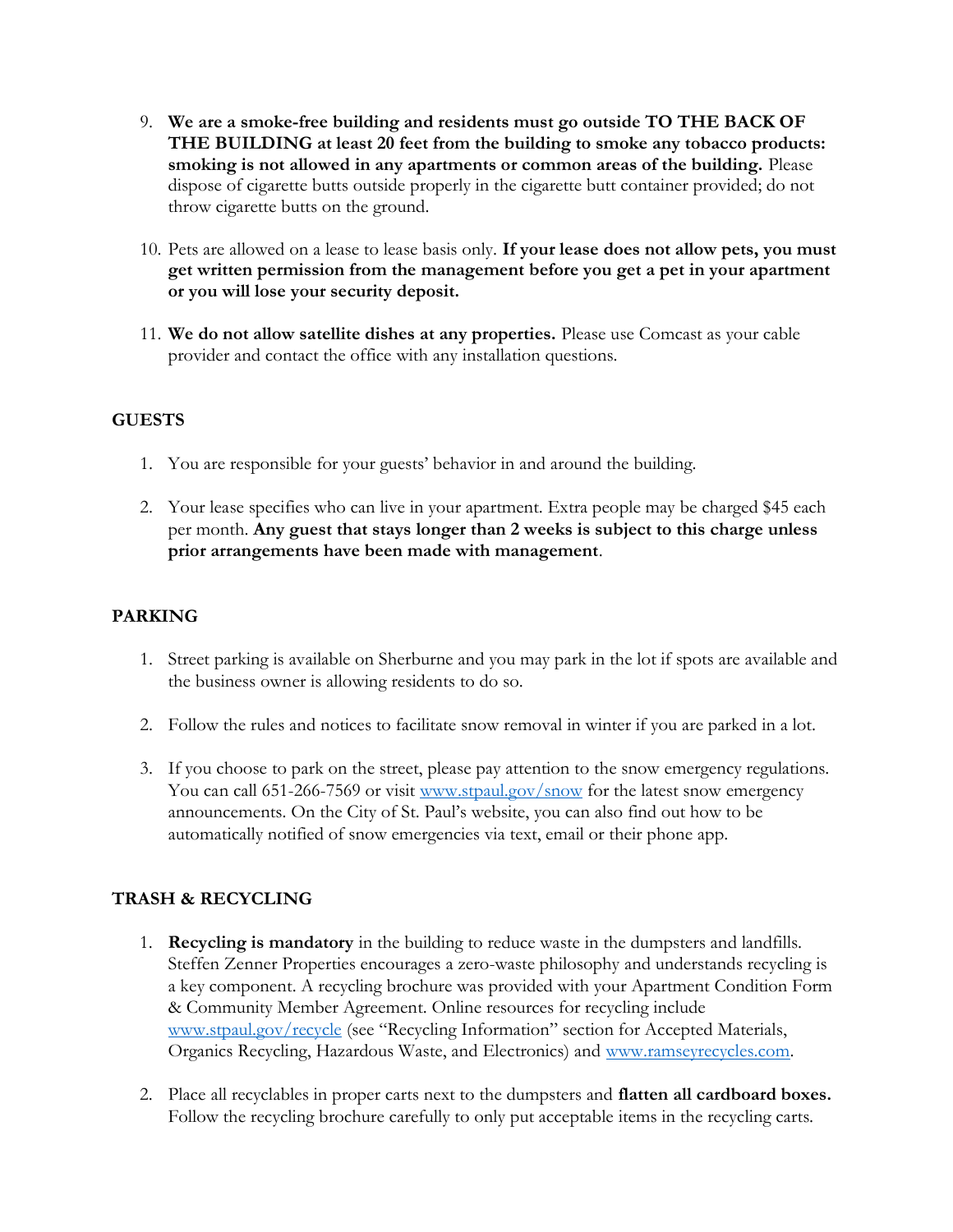- 3. No plastic bags can be placed in the recycling carts. If you are collecting items in a plastic bag, empty contents into the recycling cart and put the bag in the trash. Steffen Zenner Properties and the City of St. Paul, however, encourage residents to decrease their use of plastic bags. Keep reusable bags in the car and use them when grocery shopping instead of plastic bags. While plastic bags are not accepted in recycling bins at the property, plastic bags can be taken to most retail stores for drop-off recycling. Find your closest dropoff location by visiting www.plasticfilmrecycling.org.
- 4. Another way to reduce waste in the dumpsters and landfills is by **composting organic** material. St. Paul residents can collect organics in their home and take it to a drop-off site. To learn what materials are accepted and where the drop-off sites are located, visit www.stpaul.gov/recycle and click "Organics Recycling."
- 5. Garbage should be placed IN THE GARBAGE DUMPSTER NOT NEXT TO IT and put in sealed bags. Garbage should never be left outside apartment doors, but should instead be taken to the dumpster immediately.
- 6. Please try to recycle old furniture, household goods and clothing to Catholic Charities (651- 222-1787), the Epilepsy Foundation (651-646-8675), or Goodwill (651-379-5800). You can also utilize The Salvation Army at 572 University Avenue, St. Paul (651-789-0099) – note that the Salvation Army on University Avenue has a great drop-off site, including evening and weekend drop offs and takes everything! Don't throw items away if someone else can use them – better for others and always better for the environment.

If you cannot donate your large items, you can place them by the dumpster and our trash haulers will take them, but there is a charge. Contact the office before you place anything out for disposal – disposal fees are usually \$50 per item.

- 7. ABSOLUTELY NO DISPOSAL OF ELECTRONICS televisions, computers, small appliances, etc. Disposal of electronics is not available nor allowed on site. You must take your unwanted electronics to Best Buy or Plaza TV for proper disposal. You can find other options online by going to www.stpaul.gov/recycle, click "Recycling Information," and then click "Electronics." If you leave electronics on site, the fee is \$100 per item and that fee will come from your deposit.
- 8. Improper disposal of trash and recycling is subject to a \$50 fee from management.

### PLUMBING

- 1. If you have dripping faucets or a running toilet, call the office at once.
- 2. If you have a water leak, use the shut-off valves located behind the toilet or under the sink for the tub or sink to turn off the water while waiting for assistance.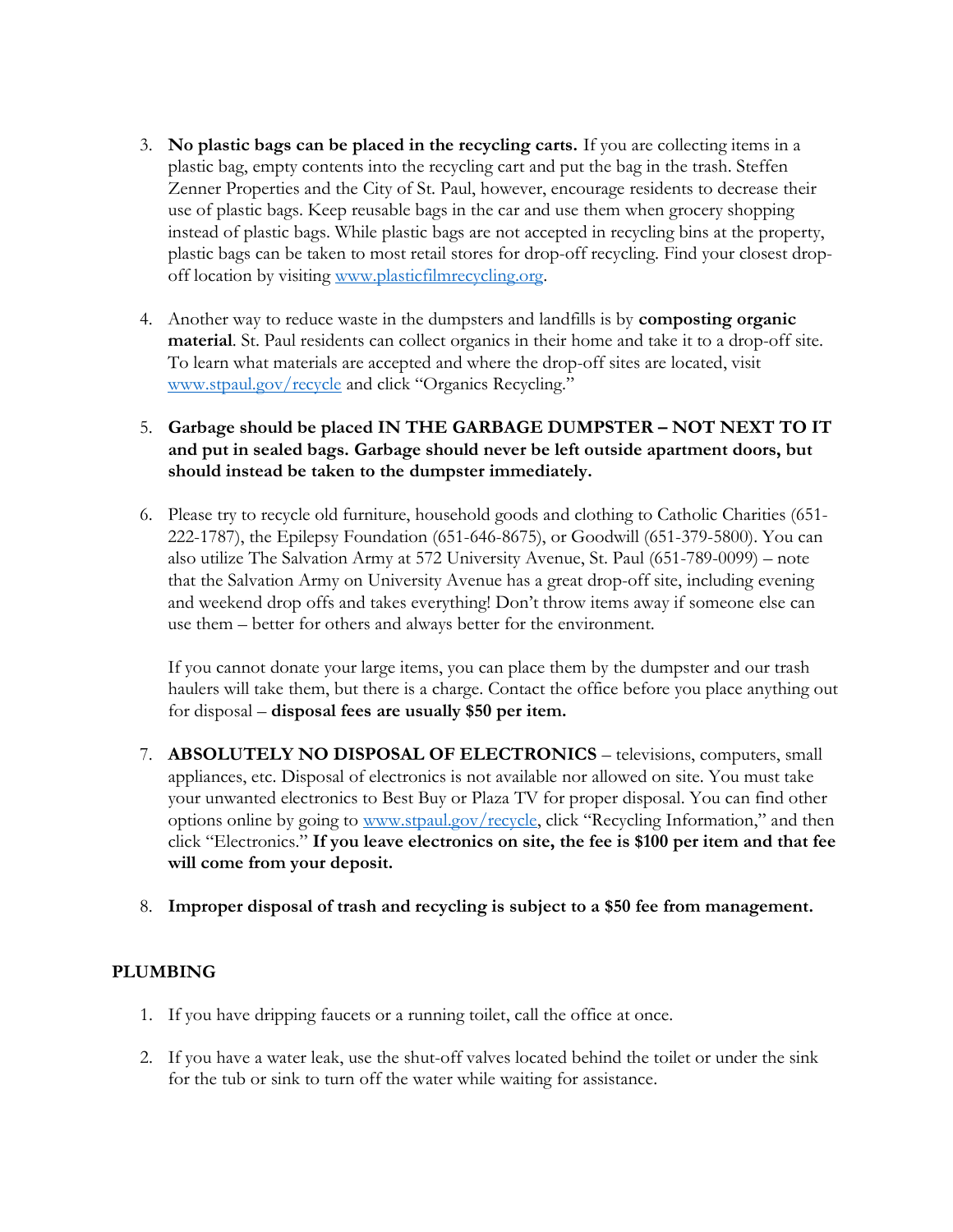- 3. Old style tubs require two shower curtains. If you have a circular shower rod or two rods in the tub area, you must place two shower curtains around the rod(s) to prevent water from spraying out of the tub. Water flowing outside of the tub can damage the apartment below you as well as your walls. Please bring any overflows or deterioration to our attention right away!
- 4. Don't flush anything except tissue and natural body waste down the toilet: absolutely no tampons, other sanitary products or diapers! These will clog the sewer lines. If your toilet is clogged, try using a plunger before you call for maintenance.
- 5. Be mindful of what goes down the kitchen and bathroom sinks. No grease in the kitchen drains. Try to minimize hair down the tub and sink drains with strainers and by discarding excess hair in the trash.

## GENERAL MAINTENANCE

- 1. If you have repairs that need attention, please submit them via your online tenant portal, Property Matrix at www.propertymatrix.com. Once you log into your tenant portal, click on the 'Maintenance' tab on the top banner of the page and submit your request. If you do not have access to a computer, please call the office to verbally submit your request. If you have an after-hours emergency, contact your onsite building manager, the office and Chad at (651) 208-8964.
- 2. Depending on the urgency and nature of the repair, we will fix the problem ourselves or contact a maintenance technician. Most items will be repaired within 24 to 48 hours, and you will be notified when someone is coming in to complete repairs.
- 3. If you have not received a response from the office or a repair technician within one business day, please call again to make certain that we got your request.
- 4. Simple repairs such as changing light bulbs and batteries in smoke detectors are often assumed to be the resident's responsibility, but if you do need assistance please feel free to contact the office.

### **HEATING**

- 1. Your apartment is heated with a hot water boiler system through the radiators in your apartment. The boiler operates on an average temperature in the building with sensors that are located in different apartments.
- 2. Our goal is to provide a comfortable temperature for you but not to overheat the building. Overheating wastes precious natural resources and drives rent increases up as natural gas is very expensive. During the day the temperature will be 68 to 72 degrees and the temperature will drop back a few degrees at night; all of this is maintained by timers and special controls.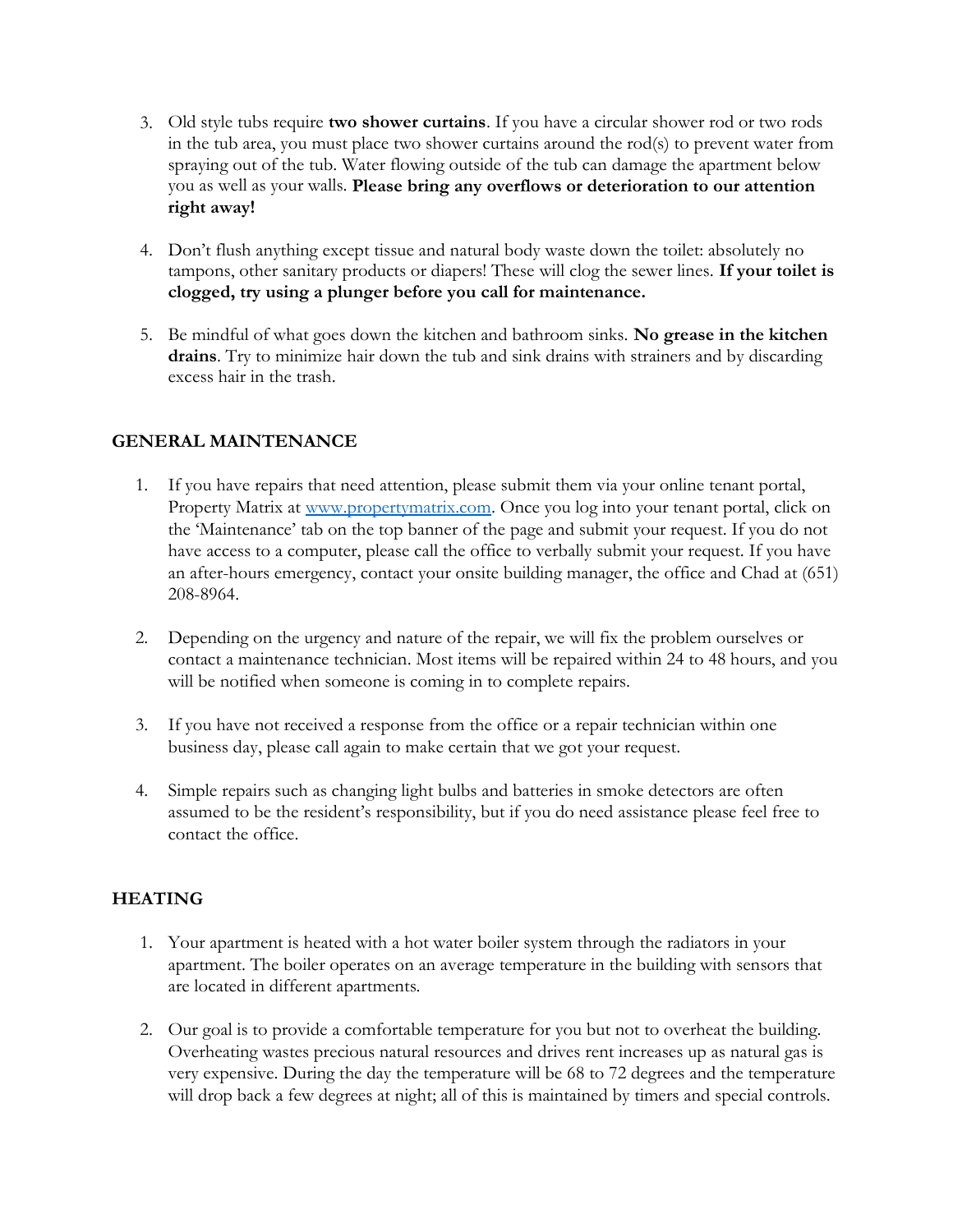- 3. If you are too cold, check to make certain that your storm windows are all closed tight and that your radiator valves are open to allow the heat to flow; turn valves counter clockwise to open them. Call the office if you are having a problem.
- 4. If you are too warm, you can certainly turn radiators down which will limit steam flow but be mindful of limiting the steam flow to your radiators as this will affect the heat flow to your entire unit. You may also call the office and report the problem and we will make adjustments.

In this building heating sensors are located in apartment 1.

## AIR CONDITIONERS

- 1. You may install window air conditioners in your apartment in the summer. We recommend that you install units with 5000 BTUs or less, otherwise you may overload your circuits. If you need assistance or have questions, contact the office.
- 2. Make certain that the  $A/C$  units that you install are tipped outside the building to prevent water from dripping inside the building. You may be charged for any damage that dripping water may cause from air conditioners that you install.
- 3. Air conditioners are run by electricity and any use will be added to your electricity bill with Xcel Energy.
- 4. Air conditioners must be removed and stored for the winter by October 1.

# ELECTRICAL

- 1. Your electrical box is located on the wall in the basement. This is a fuse type system with both 15-amp and 20-amp fuses.
- 2. If you have a power failure with some lights and/or outlets, most likely you have blown a fuse. You will need to call your building manager or the office for them to change the fuse to restore your power. Take care not to overload circuits with too many appliances running at once.
- 3. If you have a power failure and all of you power is out in all rooms, most likely this is a problem that needs to be corrected by Xcel Energy and involves a large portion of the area. Contact Xcel Energy at 1-800-895-1999 and report the problem, and they should be able to correct the problem in an hour or two. You can also visit www.xcelenergy.com and click on "Outage & Emergencies" or "Report an Outage" to report the problem or view electronic outages affecting your area.
- 4. Your bathroom is equipped with a ground fault interrupter circuit, which can be reset at the outlet itself by pushing the reset button if the circuit there goes out.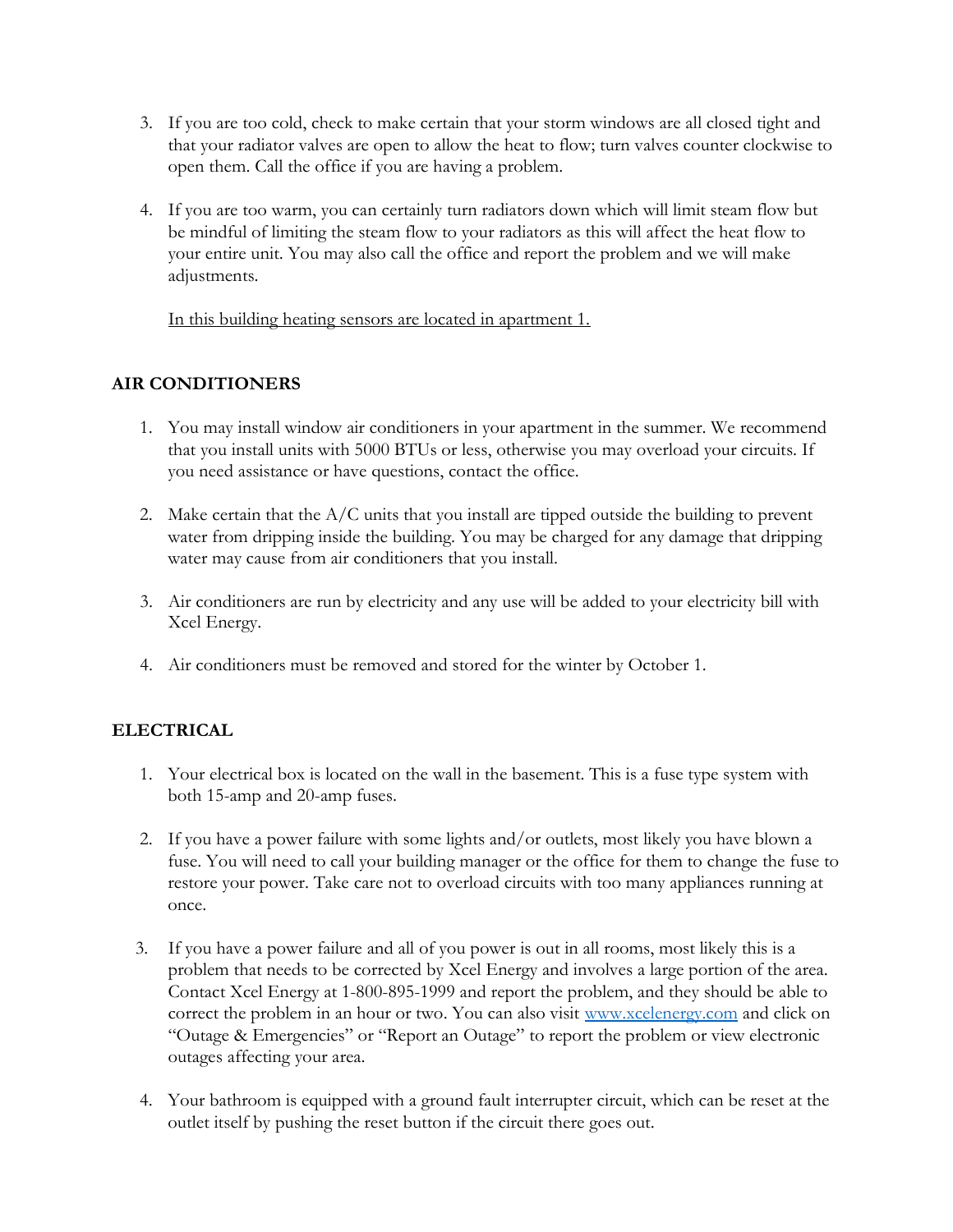Thank you for your attention to these details! Don't hesitate to call your building manager or the office if you have questions about anything. Welcome home!

# MAINTENANCE EMERGENCY PROTOCOL

## Definition of a Maintenance Emergency:

Anything that causes immediate damage to property or threatens the immediate safety of yourself or others. Usually true emergencies entail such problems as uncontrollable water leaks usually from broken water pipes, fire, storm damage, or physical assault or theft.

In the unfortunate event that you have a true maintenance emergency, here is the protocol that you should follow.

- Try to get the situation under control: Evacuate immediately if there is a fire and call 911. Call 911 if you are being physically threatened in any way.
- Turn off water shut-off valves if there is a water problem (can be found underneath or behind most sinks and toilets).
- Call maintenance technician Chad at 651-208-8964.
- Call the office at 651-290-0391 if you are unable to reach a maintenance technician, and please leave messages at all numbers.

### IF YOU CALL AND GET VOICE MAIL, LEAVE A MESSAGE. EMERGENCY MESSAGES ARE MONITORED 24 HOURS A DAY.